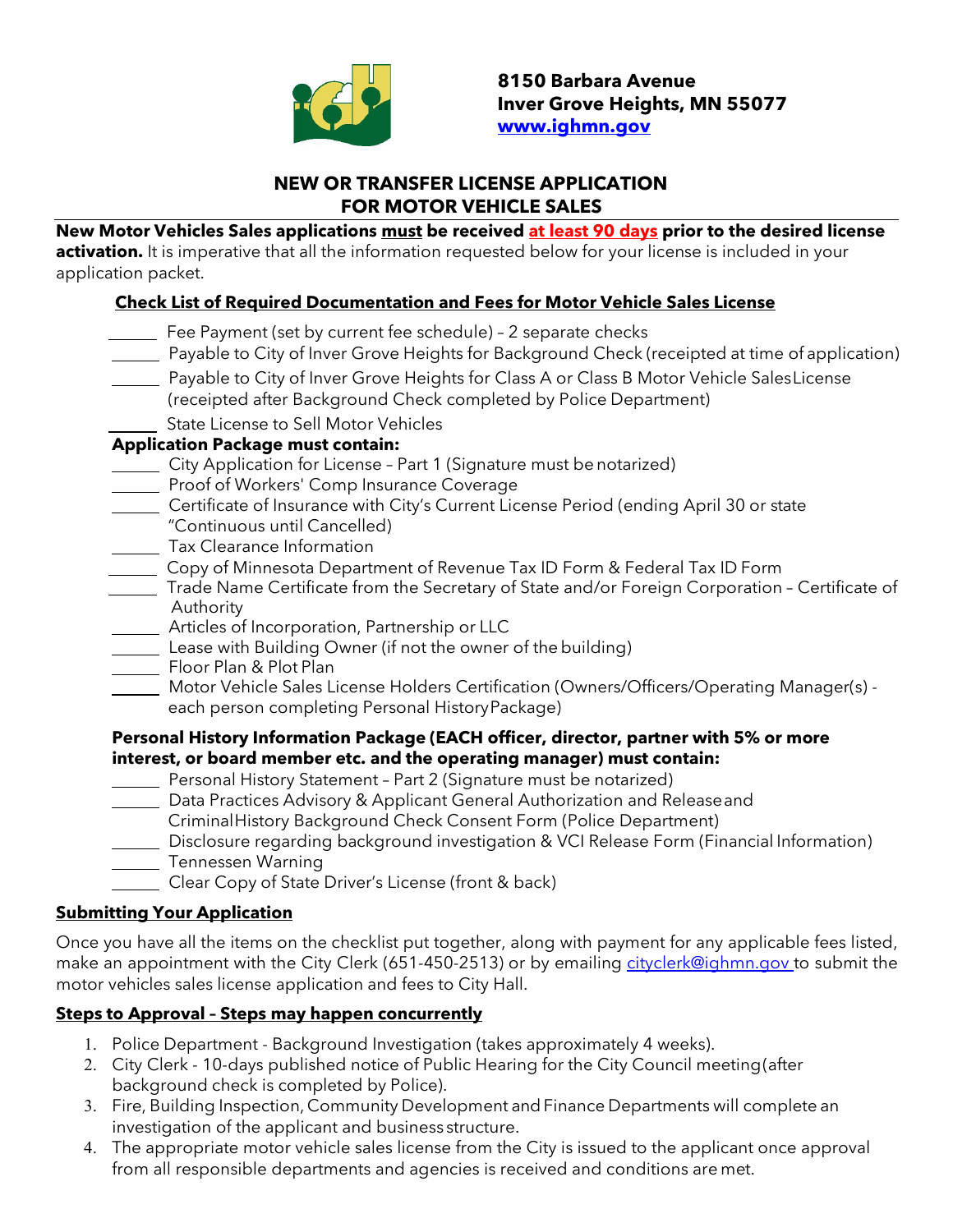#### **Motor Vehicle Sales License Renewal Process**

An application packet for renewal is sent out to current Motor Vehicle Sales license holders in March every year. A letter with the packet will specify the renewal application due date, which is generally during the first week of April. **The renewal packet consists of forms that are required every year.** A new Certificate of Insurance with new coverage dates must be submitted as well as the license fees and annual investigation fee as noted in the letter with your renewal packet.

# **FEES: MOTOR VEHICLE SALES FEE (as set by Current Fee Schedule)**

| <b>Annual License Fee</b>                                                                                             | <b>Code</b><br>Ref. | <b>Expire</b><br>s | Fee                           | <b>Prorated</b> |
|-----------------------------------------------------------------------------------------------------------------------|---------------------|--------------------|-------------------------------|-----------------|
| <b>Motor Vehicle Sales</b>                                                                                            |                     | 4/30               |                               | <b>No</b>       |
| <b>CLASS "A"</b> - Car & truck -                                                                                      |                     |                    | \$300                         |                 |
| <b>CLASS "B"</b> - Motorcycles,<br>motorbikes, snowmobiles<br>& other types of land<br>vehicles<br>propelled by motor |                     |                    | \$100                         |                 |
| <b>Initial</b><br><b>Background</b><br><b>Investigation</b>                                                           | $1 - 10 - 1$        |                    |                               |                 |
| Single, Natural Person                                                                                                |                     |                    | \$250                         | No              |
| Partnership<br>Corporation/LLC                                                                                        |                     |                    | \$400<br>\$500                | No<br>No        |
| Out of State Background<br>Cost (last 5 years of<br>residence) *<br>*Applicant responsible for<br>cost                |                     |                    | Amount<br>varies per<br>State | No              |
| <b>Annual</b><br><b>Background</b><br><b>Investigation</b>                                                            |                     | N/A                | \$50                          | <b>No</b>       |
| <b>Change of Ownership,</b><br><b>Officers or General</b><br><b>Manager</b>                                           |                     |                    | \$250                         | <b>No</b>       |
| Out of State Background<br>Cost (last 5 years of<br>residence) *<br>*Applicant responsible for<br>cost                |                     |                    | Amount<br>varies per<br>State | <b>No</b>       |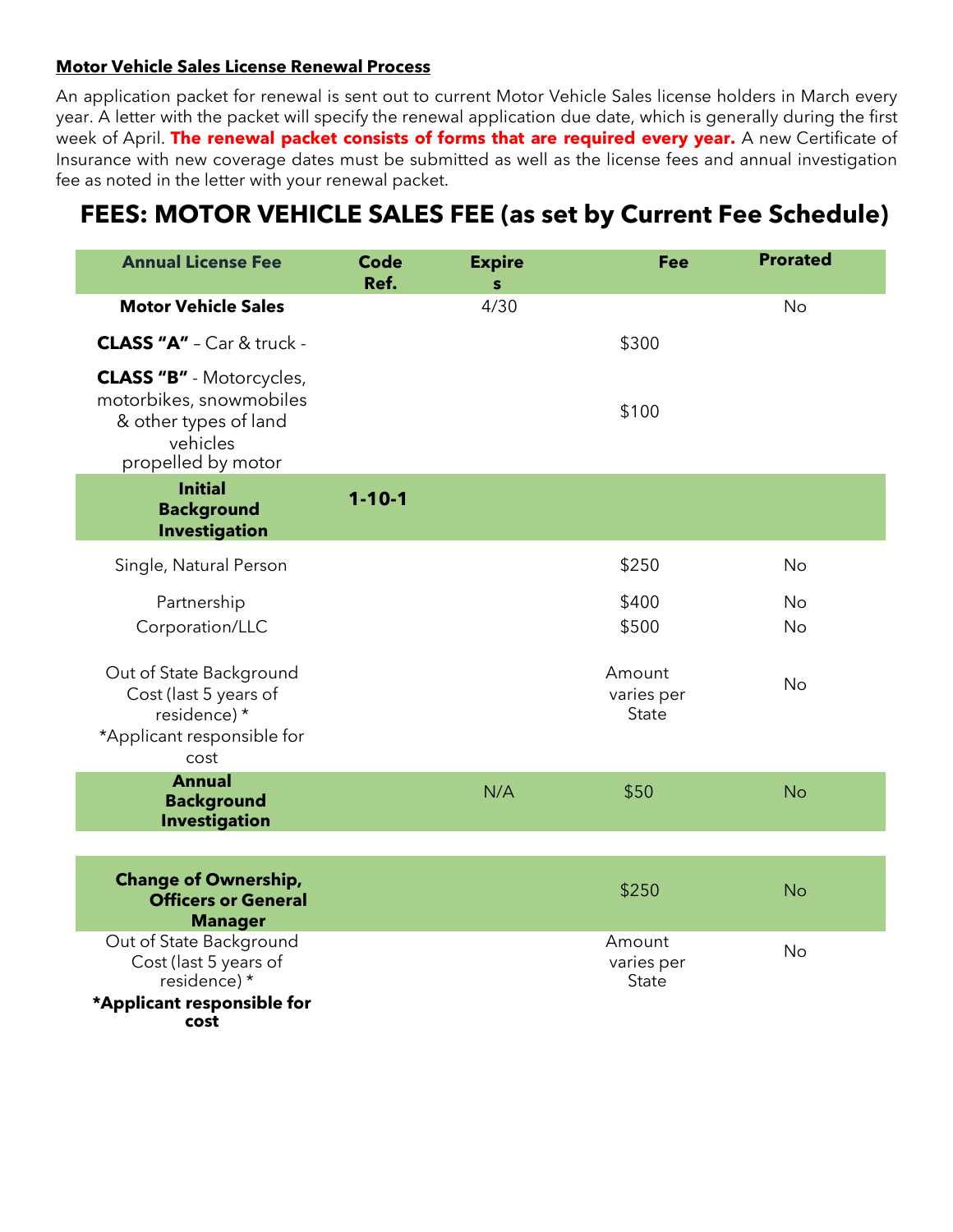

**8150 Barbara Avenue Inver Grove Heights, MN 55077 [www.ighmn.gov](http://www.ighmn.gov/)**

# **CITY OF INVER GROVE HEIGHTS MOTOR VEHICLE SALES APPLICATION**

PLEASE FILL OUT COMPLETELY AND PLEASE PRINT LEGIBLY

| (Registered with the State of Minnesota)  |                                                                                                                                                                                                                               |                       |
|-------------------------------------------|-------------------------------------------------------------------------------------------------------------------------------------------------------------------------------------------------------------------------------|-----------------------|
|                                           |                                                                                                                                                                                                                               |                       |
|                                           |                                                                                                                                                                                                                               |                       |
|                                           |                                                                                                                                                                                                                               |                       |
|                                           | DIRECT CONTACT E-MAIL ADDRESS: University of the contract of the state of the contract of the contract of the contract of the contract of the contract of the contract of the contract of the contract of the contract of the |                       |
|                                           |                                                                                                                                                                                                                               |                       |
|                                           |                                                                                                                                                                                                                               |                       |
|                                           | 1. Please Indicate the Class Type (As of the date of this license application)                                                                                                                                                |                       |
| <b>Type:</b>                              | <u> Alexandria de la construcción de la construcción de la construcción de la construcción de la construcción de l</u>                                                                                                        | Type (Mark with an X) |
| <b>CLASS "A"</b> - Car & trucks           |                                                                                                                                                                                                                               |                       |
| types of land vehicles propelled by motor | <b>CLASS "B"</b> - Motorcycles, motorbikes, snowmobiles & other                                                                                                                                                               |                       |

TOTAL FEE: Class "A" =  $$300.00$  Class "B" =  $$100.00$ 

- *2.* Have the applicant, partners or officers had any prior revocation of a license to sellmotor vehicles? If yes, please explain
- *3.* Do you have any outstanding debts or delinquencies on taxes or special assessments dueto the city? If yes, please explain:

The undersigned applicant makes this application pursuant to all the laws of the State of Minnesota and such rules and regulations as the Council of the City of Inver Grove Heights may from time to time prescribe.

Signed Date:

Rev. 04/2021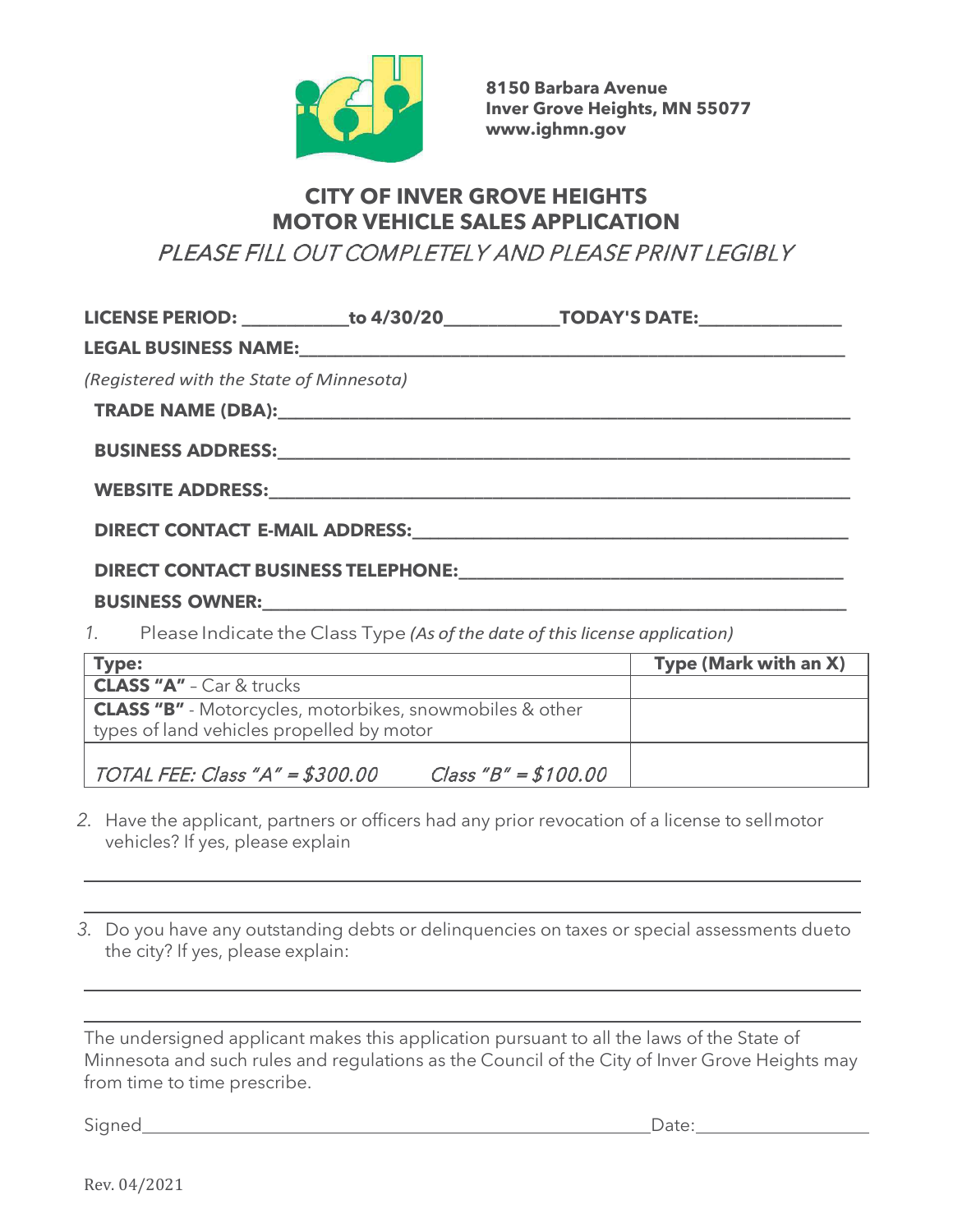# **Motor Vehicles Sales License Holders Certification**



## **8150 Barbara Avenue Inver Grove Heights, MN 55077 www.ighmn.gov**

| <b>Corp Name:</b>         |            |
|---------------------------|------------|
| <b>Doing Business As:</b> |            |
| <b>Contact Name:</b>      | <b>COP</b> |
| Service Address:          |            |

**COPY AND USE ADDITIONAL SHEETS IF NECESSARY** 

**All Owner(s)/Officer(s) (O) or Operating Manager (M) are required to complete a background release form. Include a copy of the Driver's License FRONT & BACK**

| <b>Owner</b><br>$(O)$ or<br><b>Operating</b><br><b>Manager</b><br>(M) | <b>First Name</b><br>(Legal) | <b>FULL Middle</b><br><b>Name</b> | <b>Last Name</b> | <b>DOB</b> | <b>Legal Address</b><br>(NOT A POST OFFICE BOX) | <b>Social</b><br><b>Security #</b> |
|-----------------------------------------------------------------------|------------------------------|-----------------------------------|------------------|------------|-------------------------------------------------|------------------------------------|
|                                                                       |                              |                                   |                  |            |                                                 |                                    |
|                                                                       |                              |                                   |                  |            |                                                 |                                    |
|                                                                       |                              |                                   |                  |            |                                                 |                                    |
|                                                                       |                              |                                   |                  |            |                                                 |                                    |
|                                                                       |                              |                                   |                  |            |                                                 |                                    |
|                                                                       |                              |                                   |                  |            |                                                 |                                    |

I hereby swear and affirm under the penalties of perjury that all of the information provided above is true and correct.

**Signature of License Holder The Print Name Construction of License Holder Construction of Date**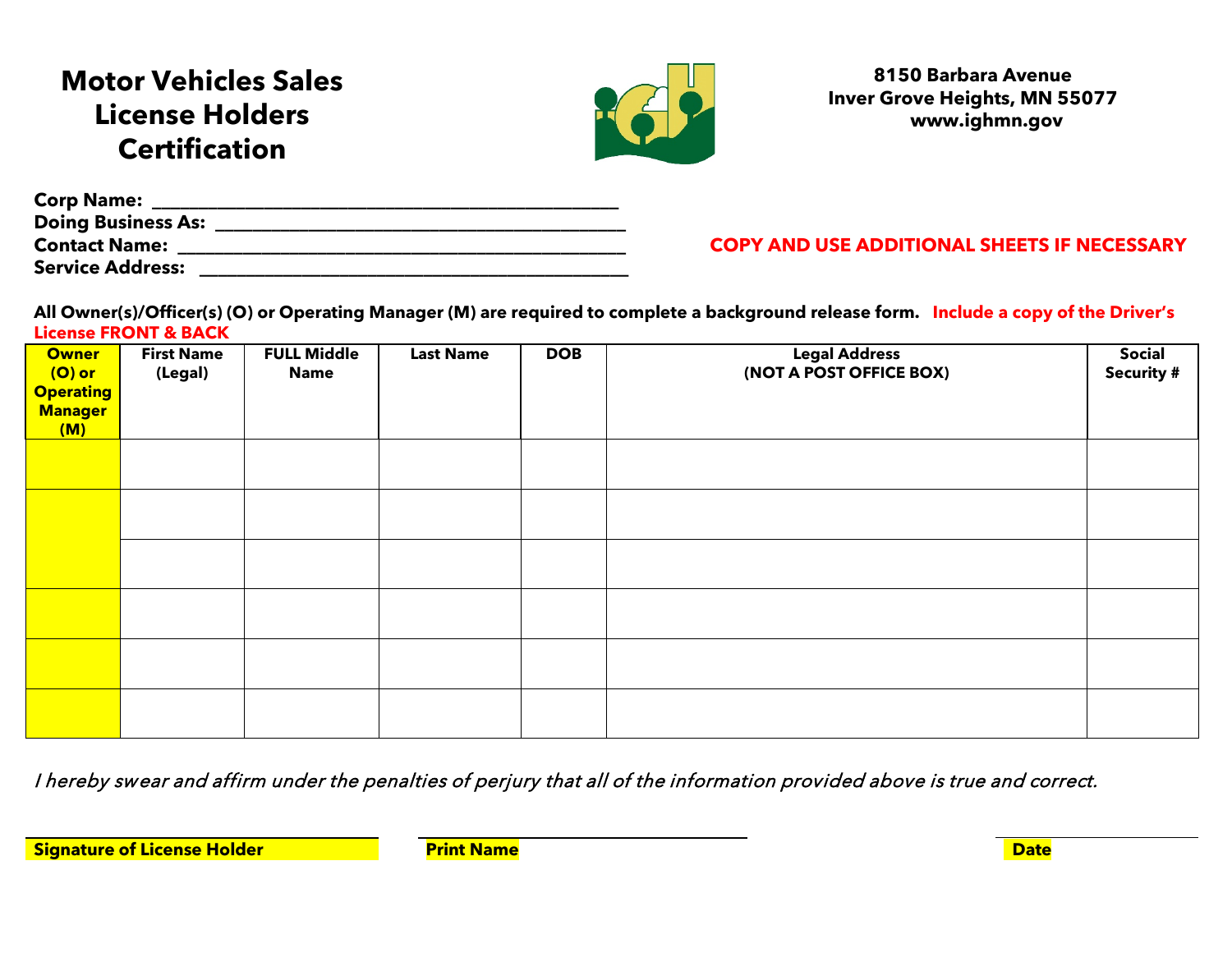

**8150 Barbara Avenue Inver Grove Heights, MN 55077 [www.ighmn.gov](http://www.ighmn.gov/)**

#### **TAX CLEARANCE INFORMATION**

#### **TO LICENSE APPLICANT:**

Pursuant to Minnesota Statute 270.72 Tax Clearance: Issuance of Licenses, the licensing authority is required to provide to the Minnesota Commissioner of Revenue your Minnesota business tax identification number and the social security number of each licenseapplicant.

Under the Minnesota Government Data Practices Act and the Federal Privacy Act of 1974, we are required to advise you of the following regarding the use of this information:

- 1. This information may be used to deny the issuance, renewal, or transfer of your license in the event you owe the Minnesota Department of Revenue delinquent taxes, penalties, or interest;
- 2. Upon receiving this information, the licensing authority will supply it only to the Minnesota Department of Revenue. However, under the Federal Exchange of Information Agreement the Department of Revenue may supply this information to the Internal RevenueService;
- 3. Failure to supply this information may jeopardize or delay the processing of your licensing issuance or renewal application.

Please supply the following information and return along with your application to the agency issuing the license. **DO NOT RETURN TO THE DEPARTMENT OF REVENUE**.

LICENSING AUTHORITY: **City of Inver Grove Heights** LICENSE DATE:

#### **BUSINESS INFORMATION**:

| Business Name (Doing Business As): |  |
|------------------------------------|--|
| <b>Business Address:</b>           |  |
| Business Telephone No:             |  |
| Email:                             |  |

# **ALL APPLICANTS:**

Applicant agrees that any manager employed in the licensed premises will have all qualifications of a licensee and that the manager will not violate any city or state laws.

Minnesota Tax Identification No:

*If a Minnesota Tax Identification or Federal FEIN number is not required, please explain on the reverse side.*

Federal Tax Identification No:

| <b>Signature</b> |  |  |
|------------------|--|--|
|                  |  |  |

**Position (Officer, Director, Partner,etc.)**

**Print Name Date Date Date**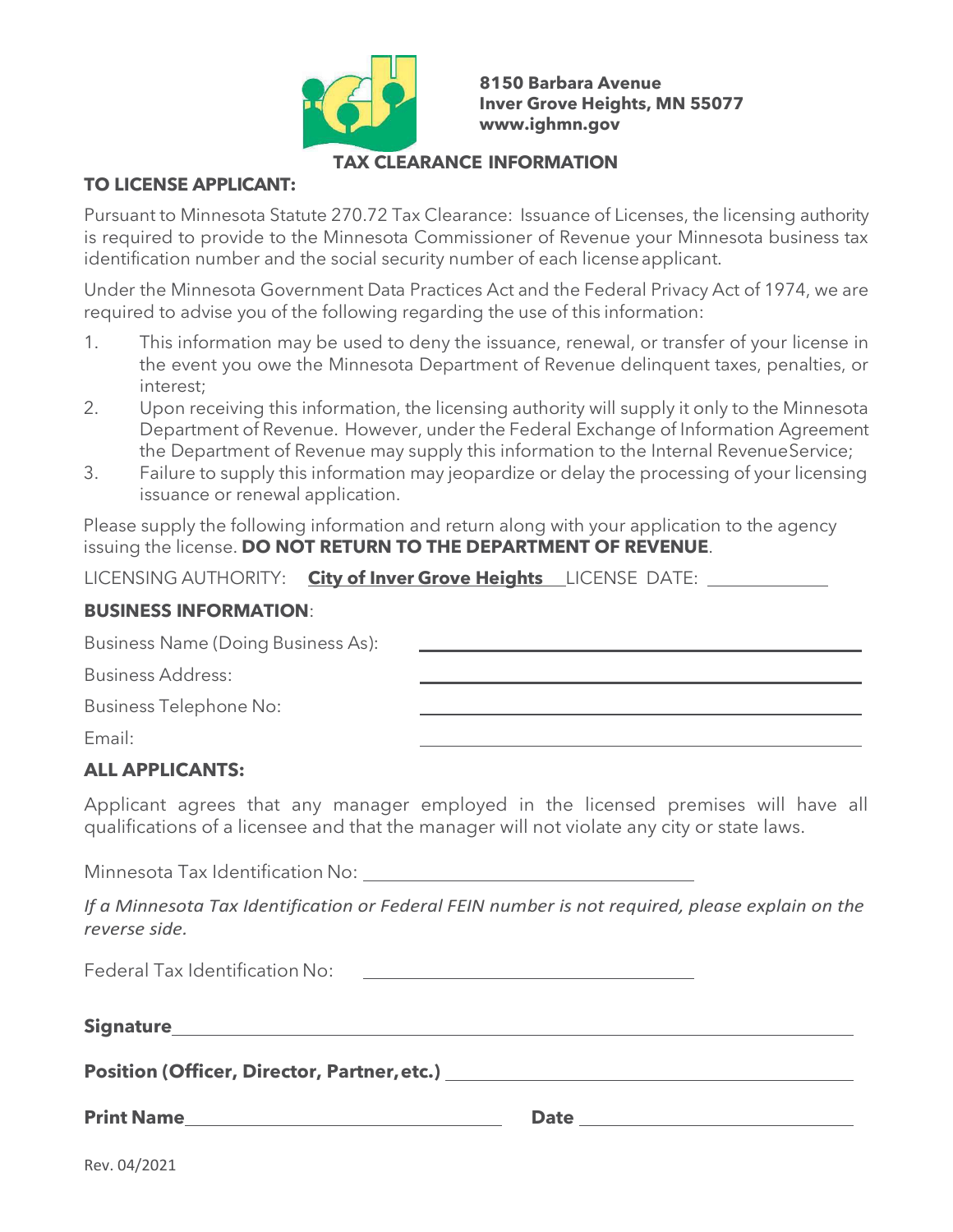

**8150 Barbara Avenue Inver Grove Heights, MN 55077 [www.ighmn.gov](http://www.ighmn.gov/)**

#### **Certificate of Compliance Minnesota Workers' Compensation Law**

#### **This form must be completed by the applicant.**

#### **Print in ink or type**

Minnesota Statutes § 176.182 requires every state and local licensing agency to withhold the issuance or renewal of a license or permit to operate a business in Minnesota until the applicant presents acceptable evidence of compliance with the workers' compensation insurance coverage requirement of Minn. Stat. chapter 176. If the required information is not provided or is falsely stated, it shall result in a \$2,000 penalty assessed against the applicant by the commissioner of the Department of Labor and Industry.

A valid workers' compensation policy must be kept in effect at all times by employers as requiredbylaw.

| License or certificate number (if applicable) | Business telephone number | Alternate telephone number |
|-----------------------------------------------|---------------------------|----------------------------|
|-----------------------------------------------|---------------------------|----------------------------|

Business name (Provide the legal name of the business entity. If the business is a sole proprietor or partnership, provide the owner's name(s), for example John Doe, or John Doe and Jane Doe.)

DBA ("doing business as" or "also known as" an assumed name), if applicable: **«** Business address (must be physical street address, no P.O. boxes) City **Inver Grove Heights** State **MN** ZIP code **«Zip\_Code»** County **United States** Email address

## **You must complete number 1 or 2 below.**

**Note:** You must resubmit this form to the authority issuing your license if any of the information you have provided changes.

#### **1. I have a workers' compensation insurance policy**

| Insurance company name (not the insurance agent)                                                                                                                                                        |                                                                                    |                                                                                                                                                                                                                                                                                                                                                                                              |
|---------------------------------------------------------------------------------------------------------------------------------------------------------------------------------------------------------|------------------------------------------------------------------------------------|----------------------------------------------------------------------------------------------------------------------------------------------------------------------------------------------------------------------------------------------------------------------------------------------------------------------------------------------------------------------------------------------|
| Policy Number                                                                                                                                                                                           | <b>Effective Date</b>                                                              | <b>Expiration Date</b>                                                                                                                                                                                                                                                                                                                                                                       |
| I am not required to have workers' compensation insurancebecause:<br>2.                                                                                                                                 | of Commerce; see www.mn.gov/commerce/industries/insurance/licensing/self-insurance | am self-insured for workers' compensation. (Attach a copy of the authorization to self-insure from the Minnesota Department<br>I only use independent contractors and do not have employees. (See Minn. Stat. § 176.043 for trucking and messenger courier<br>industries; Minn. Stat. § 181.723, subd. 4, for building construction; and Minnesota Rules chapter 5224 for other industries.) |
| employee.)<br>law. (Explain below.)                                                                                                                                                                     |                                                                                    | I do not use independent contractors and have no employees. (See Minn. Stat. § 176.011, subd. 9, for the definition of an<br>I use independent contractors and I have employees who are not required to be covered by the workers' compensation                                                                                                                                              |
| Stat. § 176.041 for a list of excluded employees.)                                                                                                                                                      |                                                                                    | I only have employees who are not required to be covered by the workers' compensation law. (Explain below.) (See Minn.                                                                                                                                                                                                                                                                       |
| Explain why your employees are not required to be covered                                                                                                                                               |                                                                                    |                                                                                                                                                                                                                                                                                                                                                                                              |
| I certify the information provided on this form is accurate and complete. If I am signing on behalf of a business, I certify I am<br>authorized to sign on behalf of the business.<br><b>Print name</b> |                                                                                    |                                                                                                                                                                                                                                                                                                                                                                                              |
| Applicant signature (required)                                                                                                                                                                          | <b>Title</b>                                                                       | <b>Date</b>                                                                                                                                                                                                                                                                                                                                                                                  |

If you have questions about completing this form or to request this form in Braille, large print or audio, call (651) 284-5032 or 1-800-342- 5354.